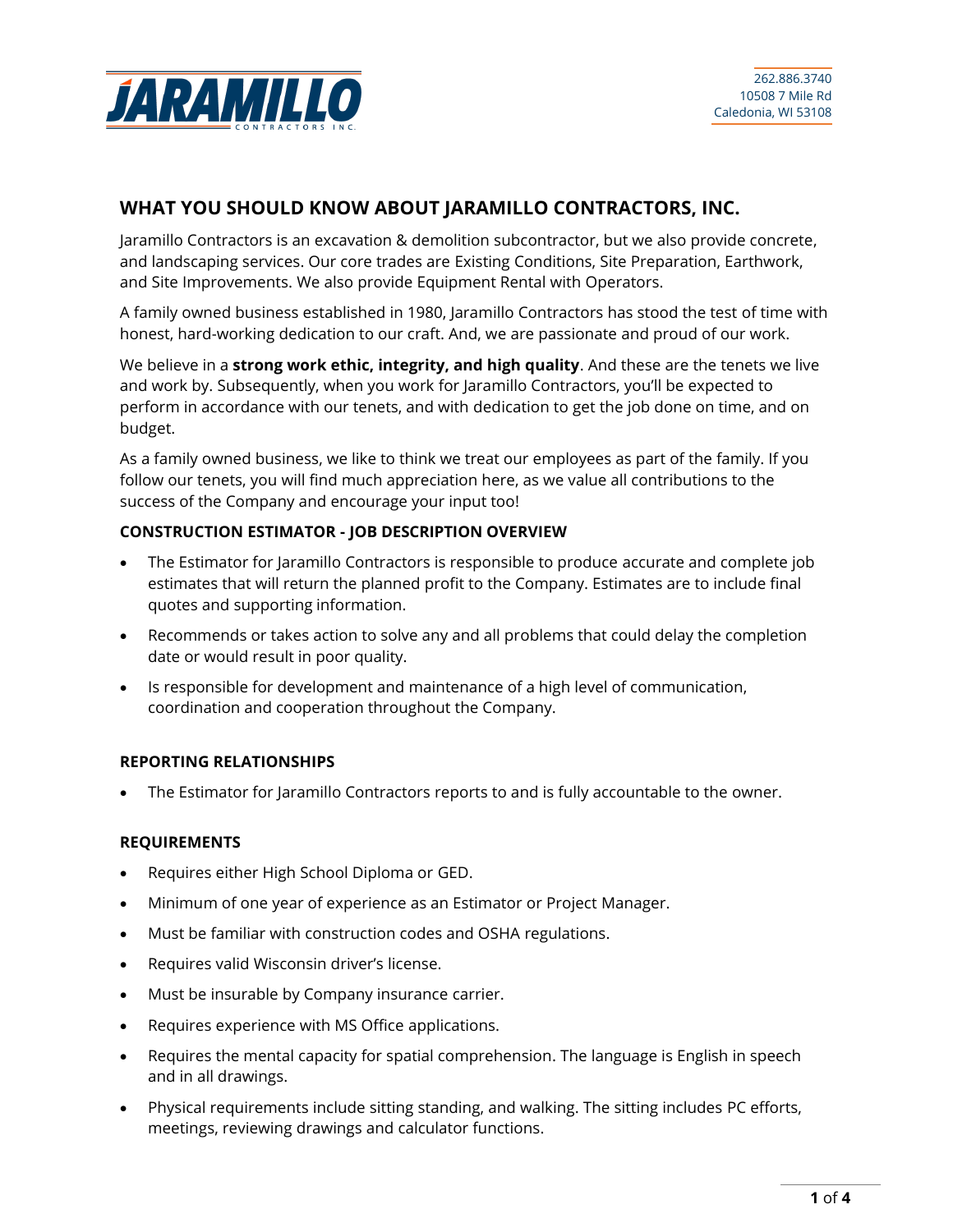

- This position must have the ability to comprehend the design and construction management work the Company performs, read and interpret blueprints and specifications, and the ability to convey instructions in a clear manner to others within the Company.
- Requires the ability to coordinate the work of multiple activities at the same time. Excellent organizational skills, ability to plan projects and jobs, prioritize work and meet deadlines. Must be a dynamic individual who is client-oriented while keeping the Company's interests in mind.
- Must stay current with new techniques, equipment and technologies.
- Must be able to pass Company drug tests and comply with company drug policies.
- Completes bids that result in getting the job and obtaining the Company's planned revenue and profit.
- Interfaces with the architects, engineers, prime contractors, developers and city officials as necessary with specifications and ideas.
- Ensures that all bids are reviewed by the owner before progressing.
- Develop preconstruction and construction schedules with Owner.
- Remains as the single individual responsible for the successful pricing of the projects.
- Protects the value of Company owned assets (vehicles, equipment, parts, etc.)
- Anticipates problems and takes action to eliminate or at least minimize their effects.
- Maintains an exceptional level of service to clients. Anticipates and reacts to client requests and needs. Handles all dealings with clients in a professional manner.
- Ensures there are no avoidable penalties, citations or fines.

## **ESTIMATOR DUTIES**

- Completes bids that result in getting the job and obtaining the Company's planned revenue and profit.
- Interfaces with the architects, engineers, prime contractors, developers and city officials as necessary with specifications and ideas.
- Completes detailed estimates and prepares proposals in advance of bid due dates.
- Performs estimates for new construction, renovation and conceptual estimating.
- Orders plans and specifications well in advance of bid date.
- Reviews and understands plans and specifications.
- Provides accurate and complete estimates.
- Attends pre-bid meetings as appropriate.
- Request quotes from subcontractors and suppliers and negotiates the best possible pricing.
- Verifies the quantities on the plans by doing a take-off of quantities.
- Visits the project site to visually confirm the job conditions.
- Prepares estimates using the Company estimating procedures.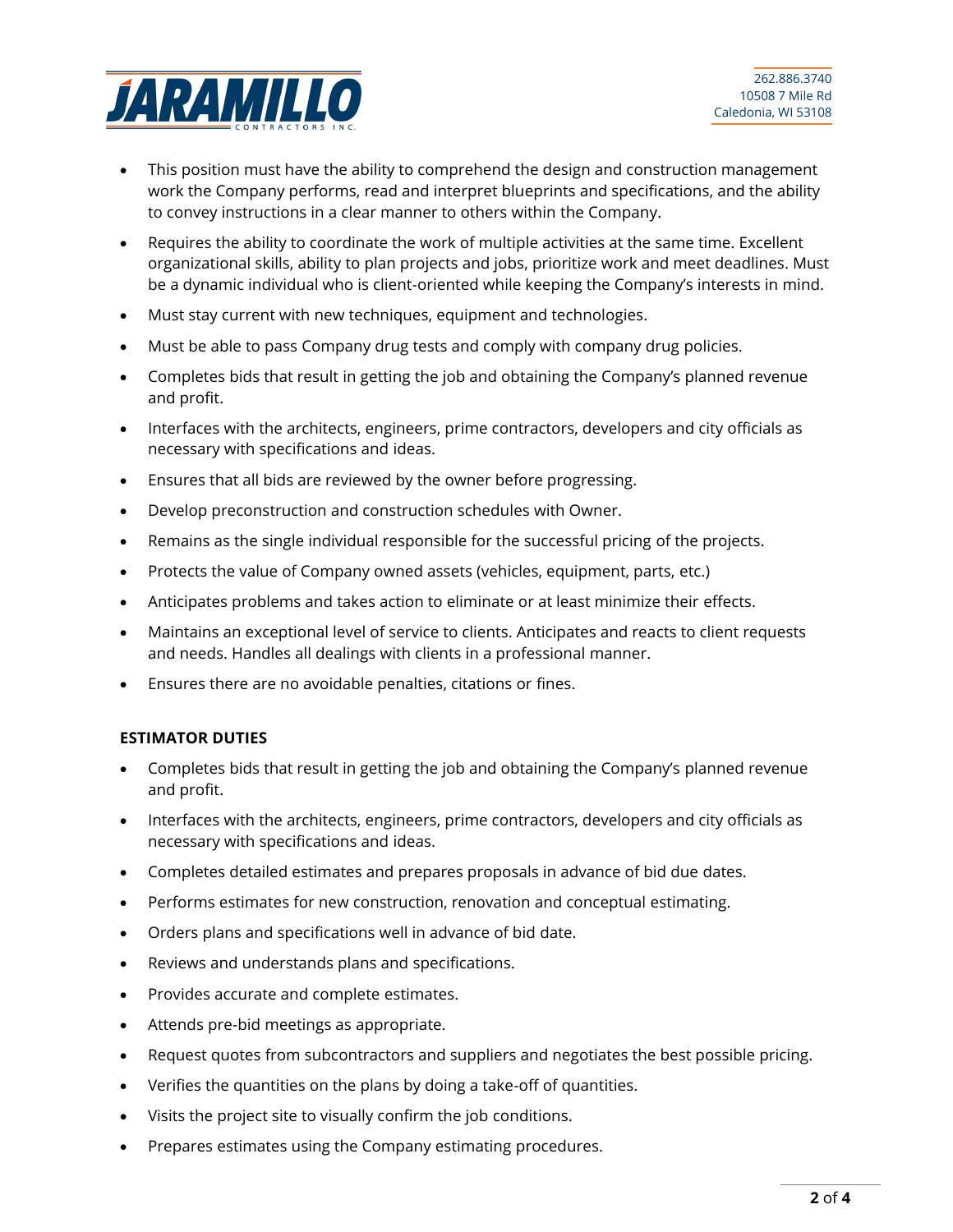

- Tracks and records lost/win bids and reasons.
- Assures that all the required bonds, insurance certificates, government licenses, and permits for each project have been applied for and obtained.
- Attends pre-construction meetings.
- Prepares an accurate list of equipment needed for the project.
- Is responsible to ensure the most current drawings are available for the project.
- Reviews all price and schedule changes with the owner/project manager.
- Maintains a positive and professional attitude.
- Any other duties and tasks or special projects that may be assigned by the owner/project manager.

#### **STANDARDS OF PERFORMANCE**

- Works diligently to promote, demonstrate and operate by Jaramillo Contractors core tenets.
- Works diligently and succeeds in contributing to develop and maintain a high level of communication, coordination and cooperation throughout the Company.
- Ensures that all activities are conducted in a prudent and ethical manner.
- Manages enough jobs through the preconstruction process to meet the Company goals.
- All estimates completed accurately and within time allowed.
- Maintains a high moral and motivation within the department.

#### **WORKING CONDITIONS**

- Most work is conducted in a climate-controlled environment.
- Occasionally meetings of clients, prospective clients, vendors, etc. may occur off site that will require driving in any and all types of weather.
- Work hours range from eight to ten hours per day, five days per week.
- Occasionally, early AM or after hour commitments may be necessary. Management will make every attempt to issue notification as far in advance as possible.